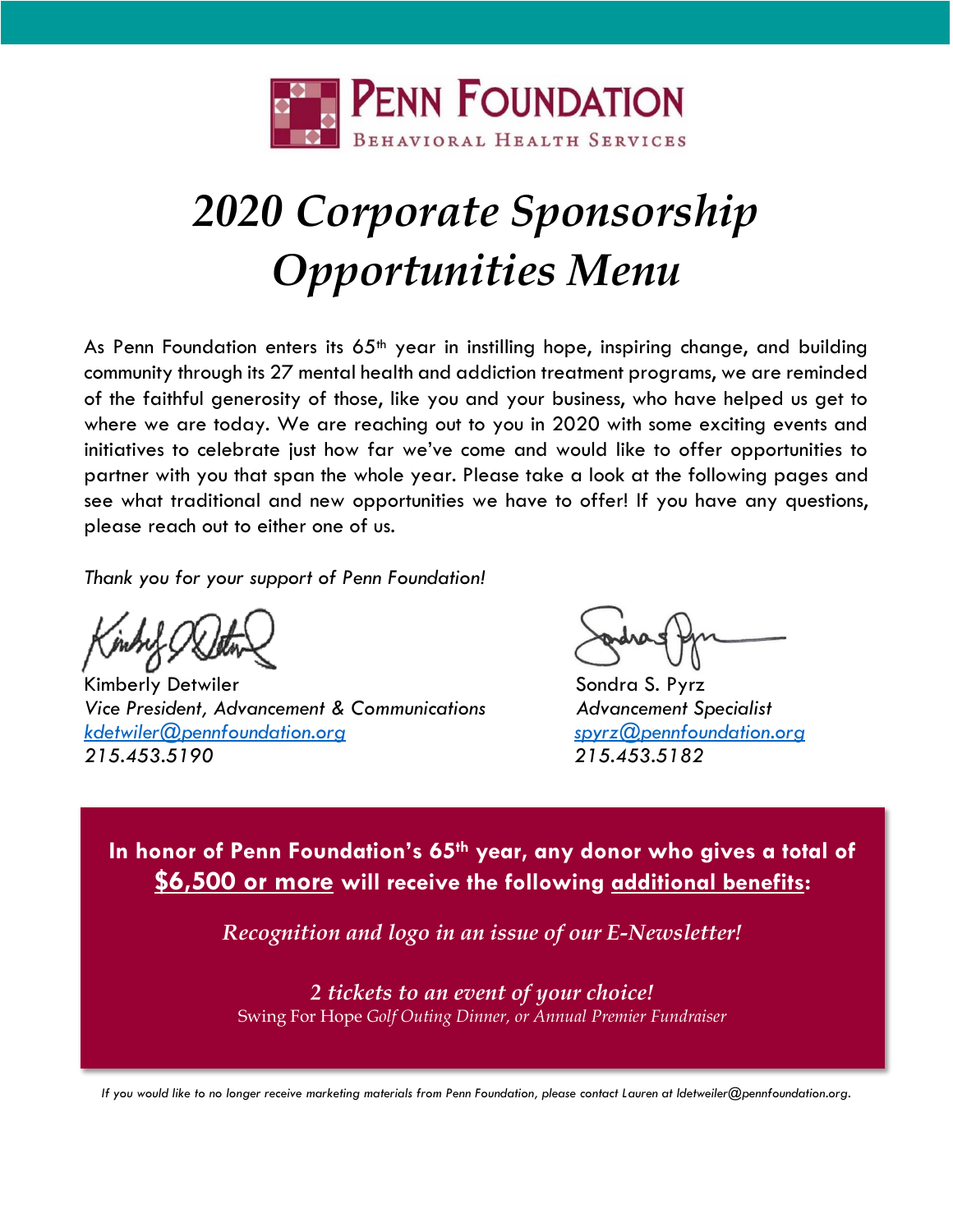# *Signature Fundraisers*

# **Annual Premier Fundraiser** *October 2020*

*Penn Foundation's 65th Anniversary year allows the opportunity for us to host a new and exciting fundraiser that celebrates our mission and supporters. We are still in the planning phase; event details will be announced soon!* 

# **Swing For Hope Golf Outing** *Monday, June 22, 2020*

*The* Swing for Hope *Golf Outing, held at Indian Valley Country Club, is a joint fundraiser benefitting both Penn Foundation and the Indian Valley Chamber of Commerce. Spend the day on the green then come together for a delicious dinner. Draws approximately 80-90 golfers, mainly members of the local business community. For more details about this opportunity, please contact Penn Foundation's Advancement Department.* 

**\$3,500 PRESENTING SPONSOR (1) \$2,500 GOLD SPONSOR (6) \$2,000 COMMUNITY PARTNER \$1,500 EAGLE SPONSOR \$1,000 BIRDIE SPONSOR \$500 PAR SPONSOR \$250 TEE SIGN SPONSOR**

*Sponsor commitment needed by May 1, 2020 to receive all sponsor benefits.*

# **#GivingTuesday** *Tuesday, December 1, 2020*

*Penn Foundation participates in this annual global movement of giving that inspires hundreds of millions of people to give, collaborate, and celebrate generosity. Penn Foundation uses #GivingTuesday's popularity to market Penn Foundation and reach donors. In 2020 we are looking to reach new donors and increase giving by leveraging gifts via a matching sponsor.*

### **\$1,000 GIVING TUESDAY MATCHING SPONSOR (1)**

*Provides exclusivity in all marketing surrounding Penn Foundation's #GivingTuesday initiatives. Includes email correspondence and social media posts before, during, and after #GivingTuesday; also includes "big check" presentation photo opportunity here at Penn Foundation.*

*Sponsor commitment needed by September 1, 2020 to receive all sponsor benefits.*

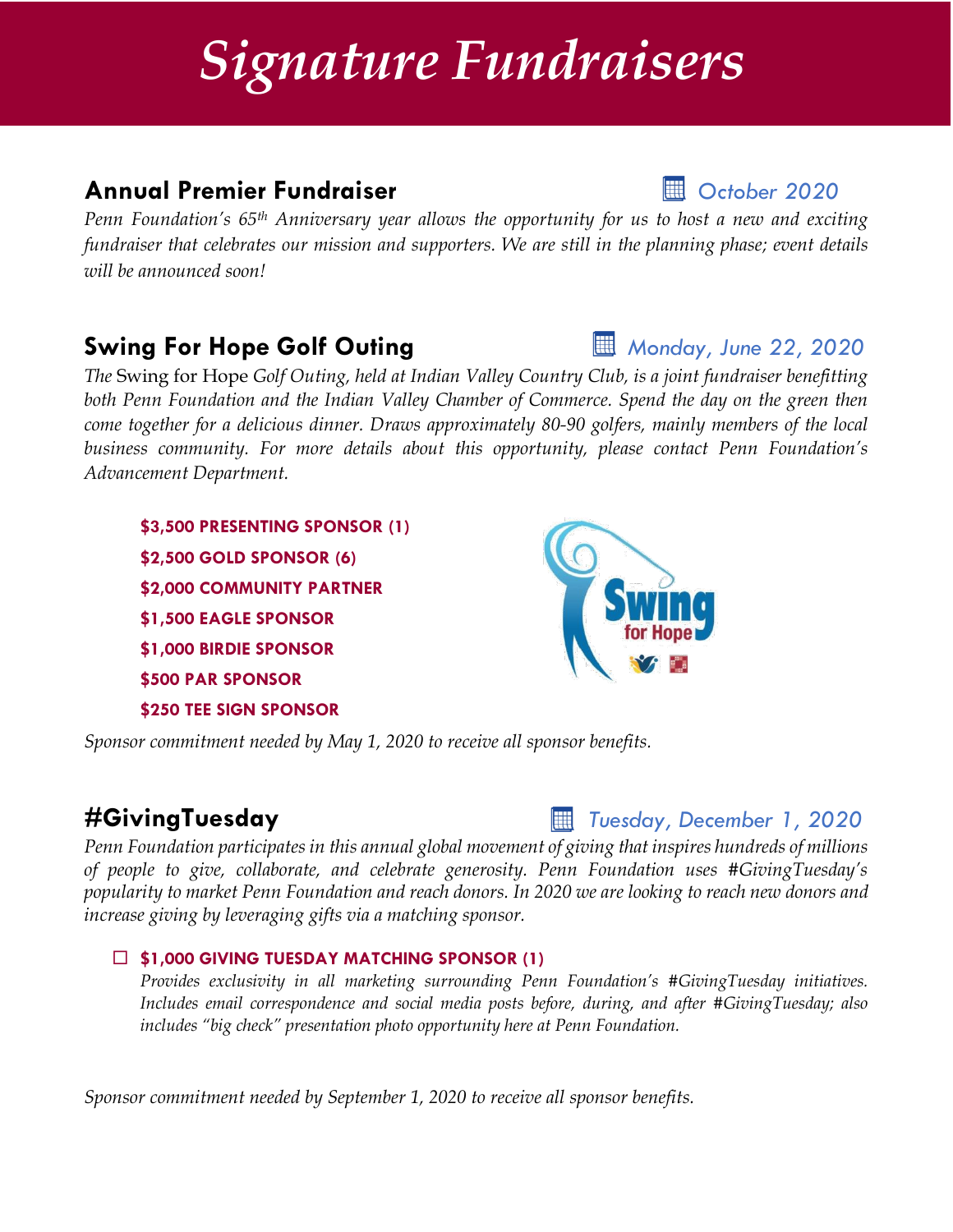# *Benevolent Contributions*

## **Benevolence Contribution**

*A benevolence contribution to Penn Foundation will chiefly be used to fund the gap that happens when Penn Foundation's services are un-reimbursed or under-reimbursed. Bridging this gap allows Penn Foundation to continue supporting its 27 programs and helps pay for the charitable care we provide to individuals who cannot pay or can only partially pay for the services they receive.* 

*Please select your preferred area of support below*

- *Unrestricted: "Where needed most"*
- **Mental Health Outpatient Services**
- *Drug & Alcohol Outpatient Services*
- **Residential and Rehabilitative Services** *(Housing and Supported living)*

**I'D LIKE TO MAKE A BENEVOLENCE CONTRIBUTION OF \$\_\_\_\_\_\_\_\_\_\_\_\_\_\_\_\_\_\_\_** 

### **IN THE TO HOST A FUNDRAISING DRIVE**

*Penn Foundation would be so grateful to you for hosting a fundraising drive for Penn Foundation. A drive could look to gather in-kind items such as food, clothing, or hygiene products, which would go directly to our programs and clients in need. In addition, a drive could look to gather monetary contributions. If you are interested, please select this option and we will get in touch with you.* 

### *Possible Drive Options:*

- **Sock drive**
- **Personal hygiene items**
- **Gift cards**
- **Food drive**
- **Book drive**
- **Holiday "Giving Tree"**

*Preferred Collection Month: \_\_\_\_\_\_\_\_\_\_\_\_\_\_\_\_\_\_\_\_\_\_\_\_\_\_\_\_\_\_\_\_\_\_*

*If desired, Penn Foundation's Advancement Team will work with your business to determine the appropriate public relations and visibility benefits tied to any benevolence donation. At a minimum, Penn Foundation will coordinate a photo opportunity, send a press release and highlight your corporate donation on Penn Foundation's social media channels.*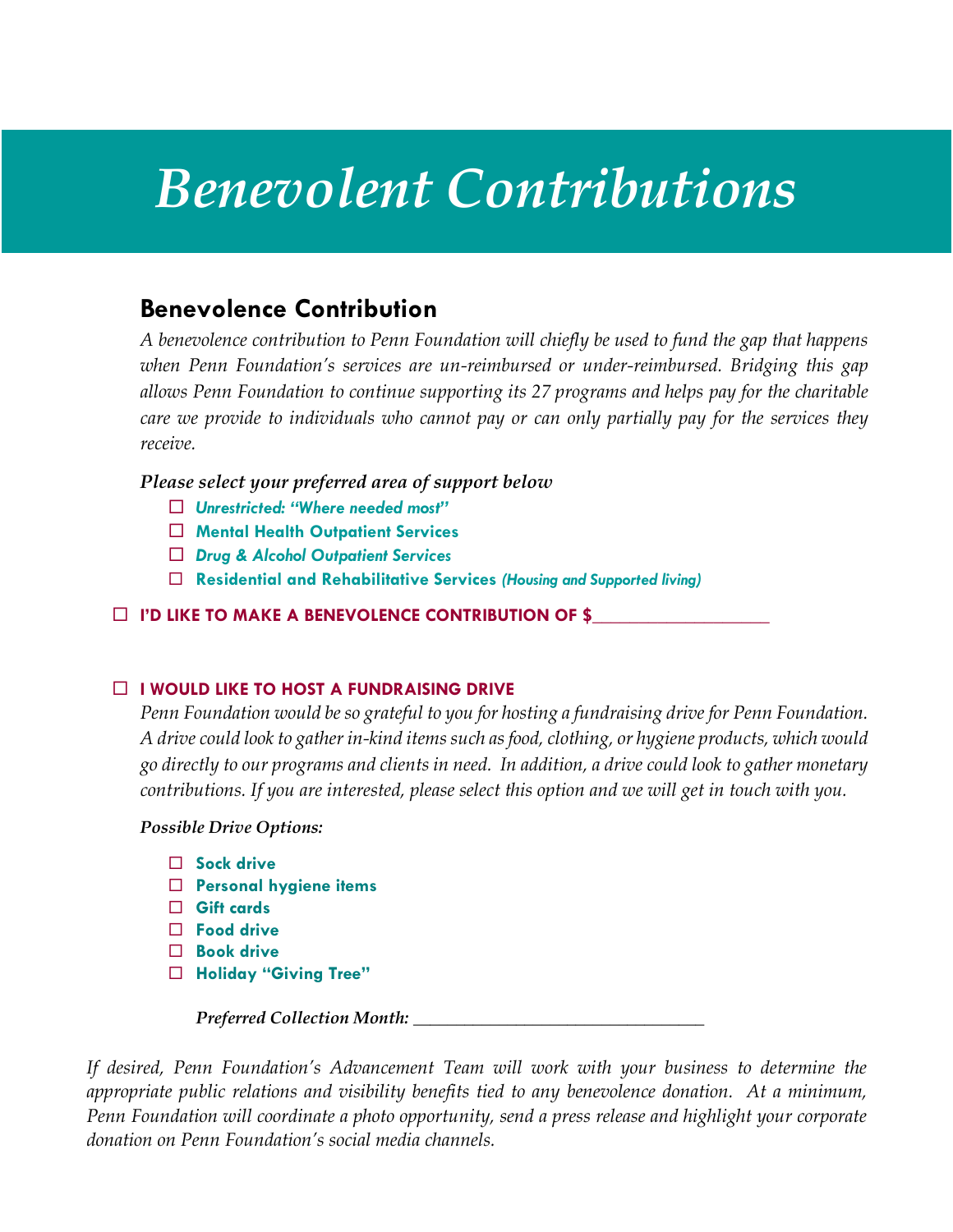# *Educational Outreach*

# **Michael J. Peters Lecture Series** *– new sponsorship opportunity! May 2020*

*The Dr. Michael Peters Lecture Series is a community-based educational program that brings national experts in behavioral health to Penn Foundation to discuss relevant topics in mental health affecting our community. Historically, this invitation-only event has drawn approximately 100-125 guests from the medical and social services fields. This year, we are opening this up to a community-wide event and will be partnering with chambers and schools to expand our reach.*

#### **\$3,000 PRESENTING SPONSOR (1)**

*Logo on event invitation and materials, and mention in press release Logo on sponsor sign/banner at event Logo on screen at event Recognition from the podium*

*Sponsor commitment needed by March 1, 2020 to receive all sponsor benefits.*

#### **\$2,000 SPONSOR**

*Logo on event invitation and materials Logo on sponsor sign/banner at event*

#### **\$1,000 SPONSOR**

*Name listing on event invitation Name listing on sponsor sign/banner at event*

#### **\$500 SPONSOR**

*Name listing on sponsor sign/banner at event*

### **Speaker's Bureau** *– new sponsorship opportunity!*

*Penn Foundation offers a Speaker's Bureau of clinical professionals specializing in mental health and addiction treatment. This valuable community resource is offered to companies and organizations for trainings, talks, panels, seminars, and other events, reaching a wide array of audiences.* 

#### **\$1,000 PRESENTING SPONSOR (1)**

*Logo on Speaker's Bureau materials Logo on website Logo/slide at conclusion of presentation*

#### **\$500 SPONSOR**

*Name listing on Speaker's Bureau materials Name listing on website Name listing at conclusion of presentation*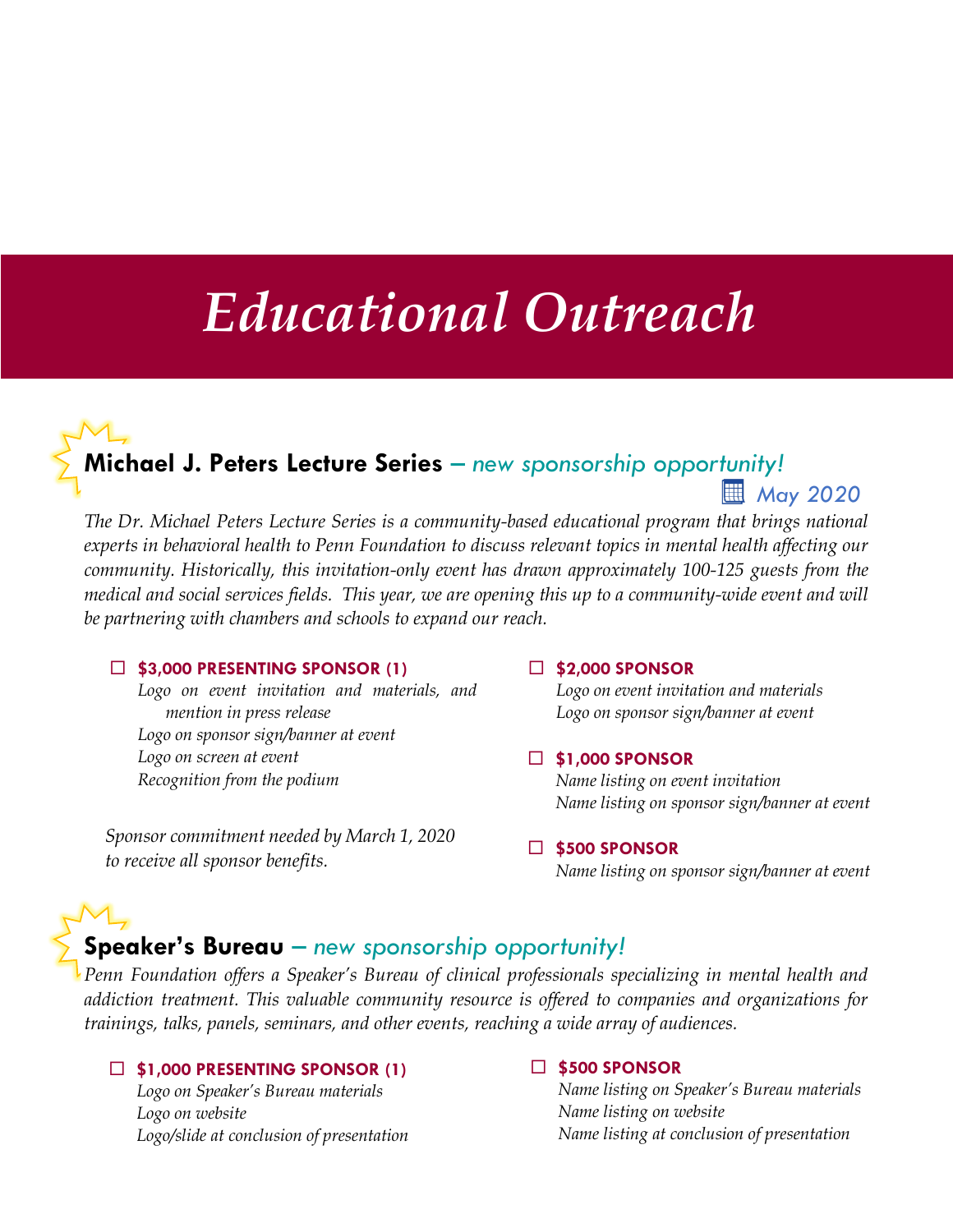# **Faith-Based Educational Programming** *– new sponsorship opportunities*

*Penn Foundation offers two unique opportunities to provide mental health and addiction treatment education and resources through a faith-based lens. We are able to honor Penn Foundation's Anabaptist history through supporting our religious and faith communities in this way.*

### **Clergy Event\* April 29, 2020**

*Led by Penn Foundation Chaplain and Director of Pastoral Services, Rev. Carl Yusavitz, PhD, this annual event gathers individuals from local faith-based and religious organizations for a morning workshop focused on understanding the role that spirituality plays in mental health recovery. Draws approximately 20-25 guests; approximately 300 invitations are sent out.*

#### **\$1,000 PRESENTING SPONSOR (1)**

*Logo on event invitation, all event materials and press releases Opportunity to provide promotional items to attendees Opportunity to address attendees from podium*

#### **\$500 SPONSOR**

*Tabletop tent card Name listing materials, and correspondence Recognition from podium*

### **\$250 SPONSOR**

*Name listing on tabletop tent card*

*Sponsor commitment needed by March 1, 2020 to receive all sponsor benefits.*

## **Dayspring Event\***<br> **Dayspring Event\***

*Led by Penn Foundation's Dayspring Counseling Director, this annual fall educational event features a keynote speaker that addresses a current, mental-health related "hot topic" impacting parents, youth, and the faith-based community. The event is free and open to the public. It is promoted through our local faith communities as well as traditional and social media outreach. Typically 40-60 attend.* 

#### **\$1,000 PRESENTING SPONSOR (1)**

*Logo on event invitation, all event materials and press releases Opportunity to provide promotional items to attendees Opportunity to address attendees from podium*

#### **\$500 SPONSOR**

*Logo on tabletop tent card Name listing on materials, and correspondence Recognition from podium*

#### **\$250 SPONSOR**

*Name listing on tabletop tent card*

*Sponsor commitment needed by April 20, 2020 to receive all sponsor benefits. \*Funds raised through these events will support Penn Foundation's Pastoral Program and Christian outreach.*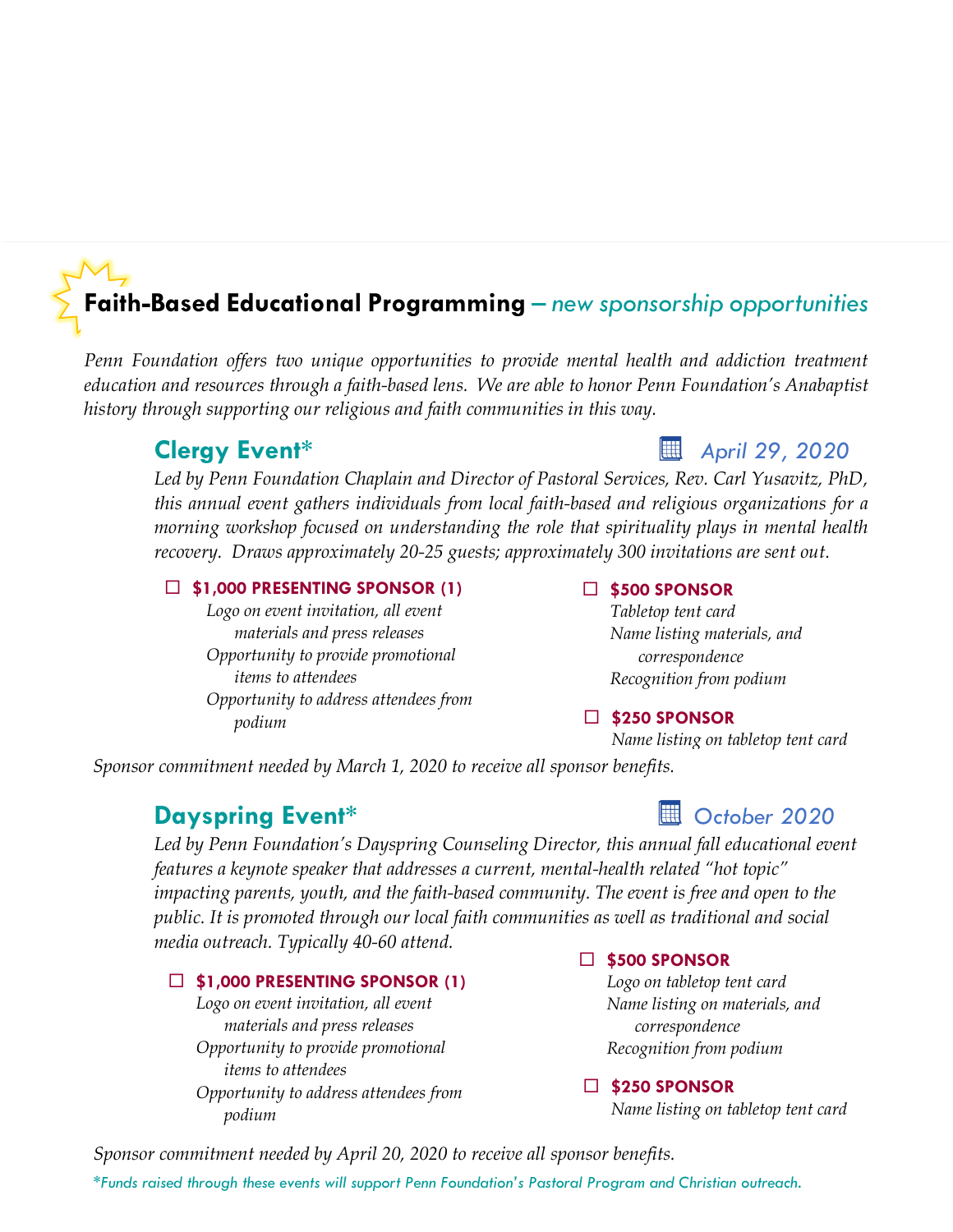# *Youth Impact Camps*

## **Impact Camps**

*Penn Foundation offers two camp experiences: Camp Crossroads provides camp weekends (4-6 annually) for youth who have been impacted by substance abuse in their families, and Camp Courage, a week-long summer camp for youth on the autism spectrum. These camps provide a safe, fun and supportive environment where children can come together with their peers, learn they aren't alone, and build confidence as they experience traditional camp activities. Camp experiences also include educational learning times when trained mental health professionals and counselors teach coping strategies and other techniques so campers can be successful and live life to its fullest when they get back home.*



### **\$2,000 CAMPER-HERO SPONSOR**

*Logo on all materials for the year Logo on camp shirts Recognition & link on Penn Foundation website*

### **\$1,000 ADVENTURE SPONSOR**

*Logo on 2020 camp shirts Recognition on Penn Foundation website*

### **\$500 FIRESIDE SPONSOR**

*Name listing on 2020 camp shirts Recognition on Penn Foundation website*

### **\$250 GROW SPONSOR**



### *4-6 camps, Spring - Fall 2020 Day camp, 1 week, Summer 2020*

 **\$1,000 COURAGEOUS LEAD SPONSOR** *Logo on camp shirts Recognition & link on Penn Foundation website*

#### **\$500 ADVENTURE**

*Name on camp shirts Recognition on Penn Foundation website*

### **\$250 GROW SPONSOR**

*Recognition on Penn Foundation website*

*Recognition on Penn Foundation website*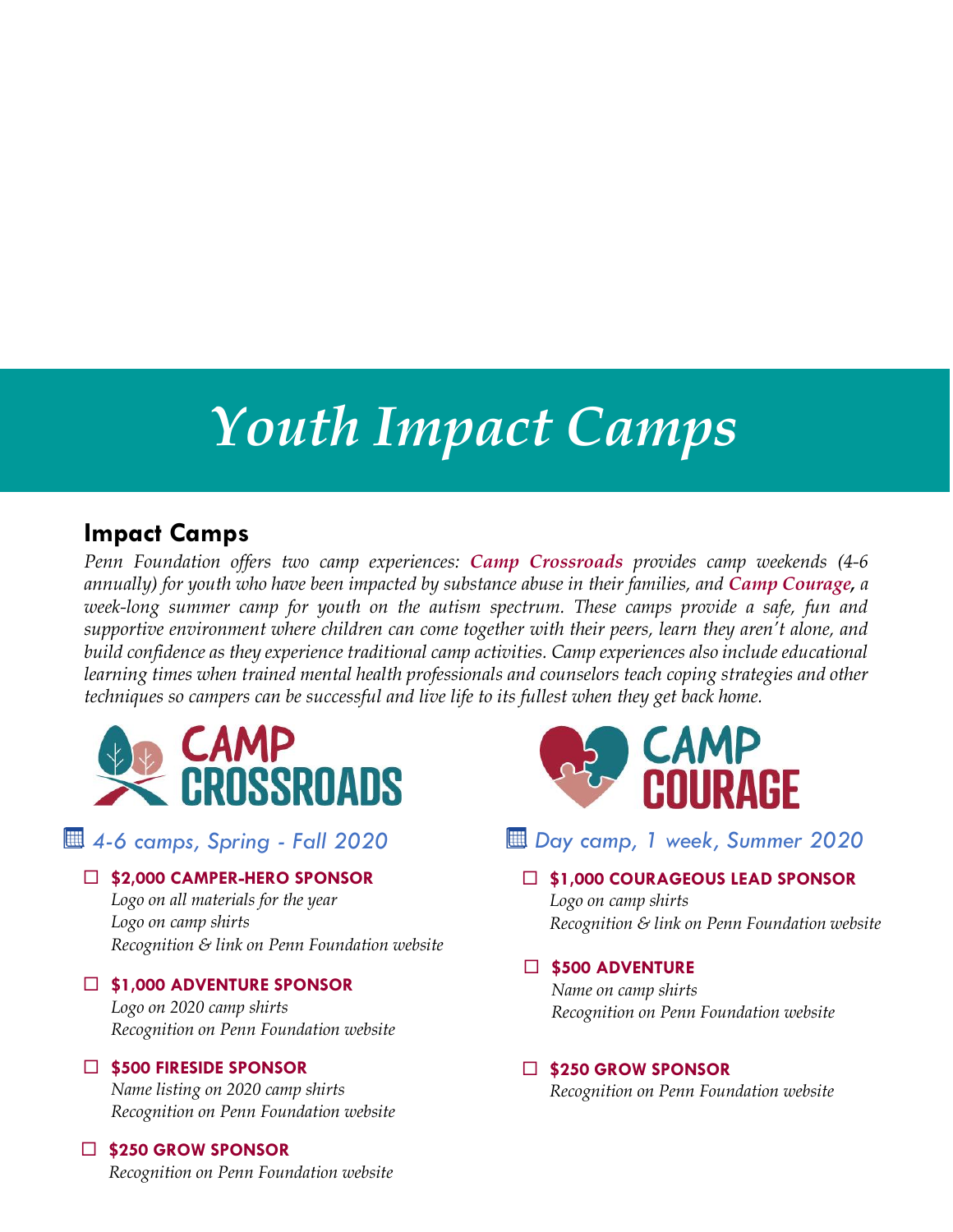# **Penn Foundation and its Caring Community have been**

*Instilling Hope. Inspiring Change. Building Community.*

**for 65 years!**